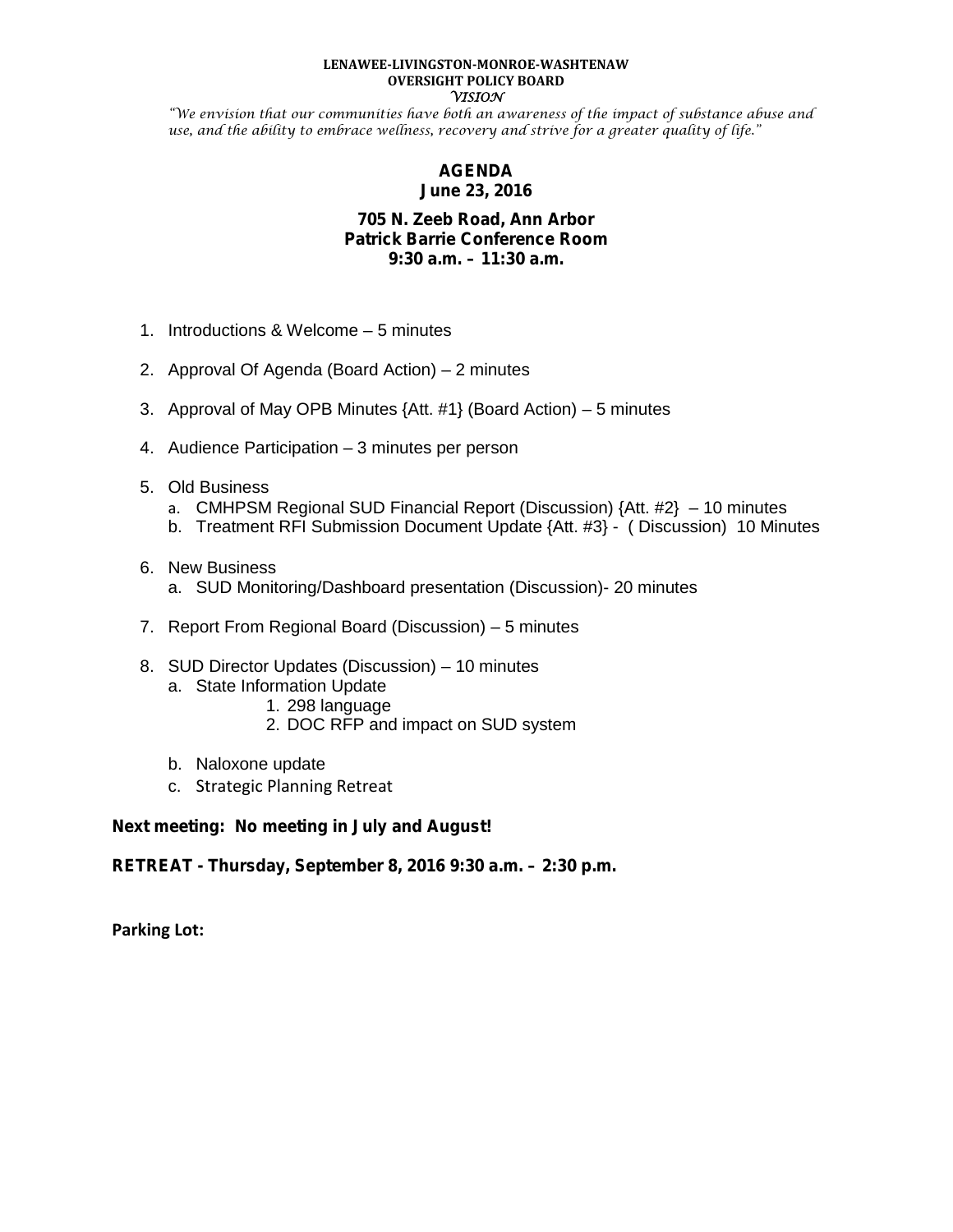# **LENAWEE-LIVINGSTON-MONROE-WASHTENAW OVERSIGHT POLICY BOARD Summary of May 26, 2016 meeting 705 N. Zeeb Road Ann Arbor, MI 48103**

| <b>Members Present:</b> | David Oblak, Tom Waldecker, Cheryl Davis, Kim Comerzan, Sheila Little, Mark<br>Cochran, Dianne McCormick, Ralph Tillotson, Cheryl Davis, Dave DeLano,<br>William Green, John Lapham, Amy Fullerton |
|-------------------------|----------------------------------------------------------------------------------------------------------------------------------------------------------------------------------------------------|
| Members Absent:         | <b>Charles Coleman</b>                                                                                                                                                                             |
| Guests:                 | Dave O'Dell                                                                                                                                                                                        |
| Staff Present:          | Marci Scalera, Jane Goerge, Katie Postmus, Anne Marshall, Roxie McUmber                                                                                                                            |
|                         |                                                                                                                                                                                                    |

OPB Chair D. Oblak called the meeting to order at 9:32 a.m.

- 1. Introductions: Introduced Dave O'Dell from Monroe County who has applied to become the Monroe representative through the Monroe Community Mental Health Authority.
- 2. Approval of the agenda

## **Motion by R. Tillotson to approve the agenda Motion carried**

3. Approval of March OPB minutes

### **Motion by D. McCormick, supported by M. Cochran to approve the March 24, 2016 OPB minutes Motion carried**

- 4. Audience Participation
	- None
- 5. Old Business
	- a. CMHPSM Regional SUD Financial Report (att. #2)
		- R. McUmber provided an update on the current financial status. Administrative costs are under budget due to previous open positions.
		- Monroe is slightly over budget on PA2.
		- Marci clarified that the liquor tax dollars are a 50/50 split with County government. Discussion of how the regional portion if PA2 dollars can be flexible between counties, if ever the need arose.
		- Roxie provided an additional report of specific county amounts.
	- b. Treatment RFI Update (att. #3)
		- Marci discussed the RFI process and a meeting was held on April 29 to present the RFI to providers and answer their questions.
		- Future funding will be dependent on responding to the RFI, due on June 3.
	- **c. By-laws final vote (att. #4) Board Action item-**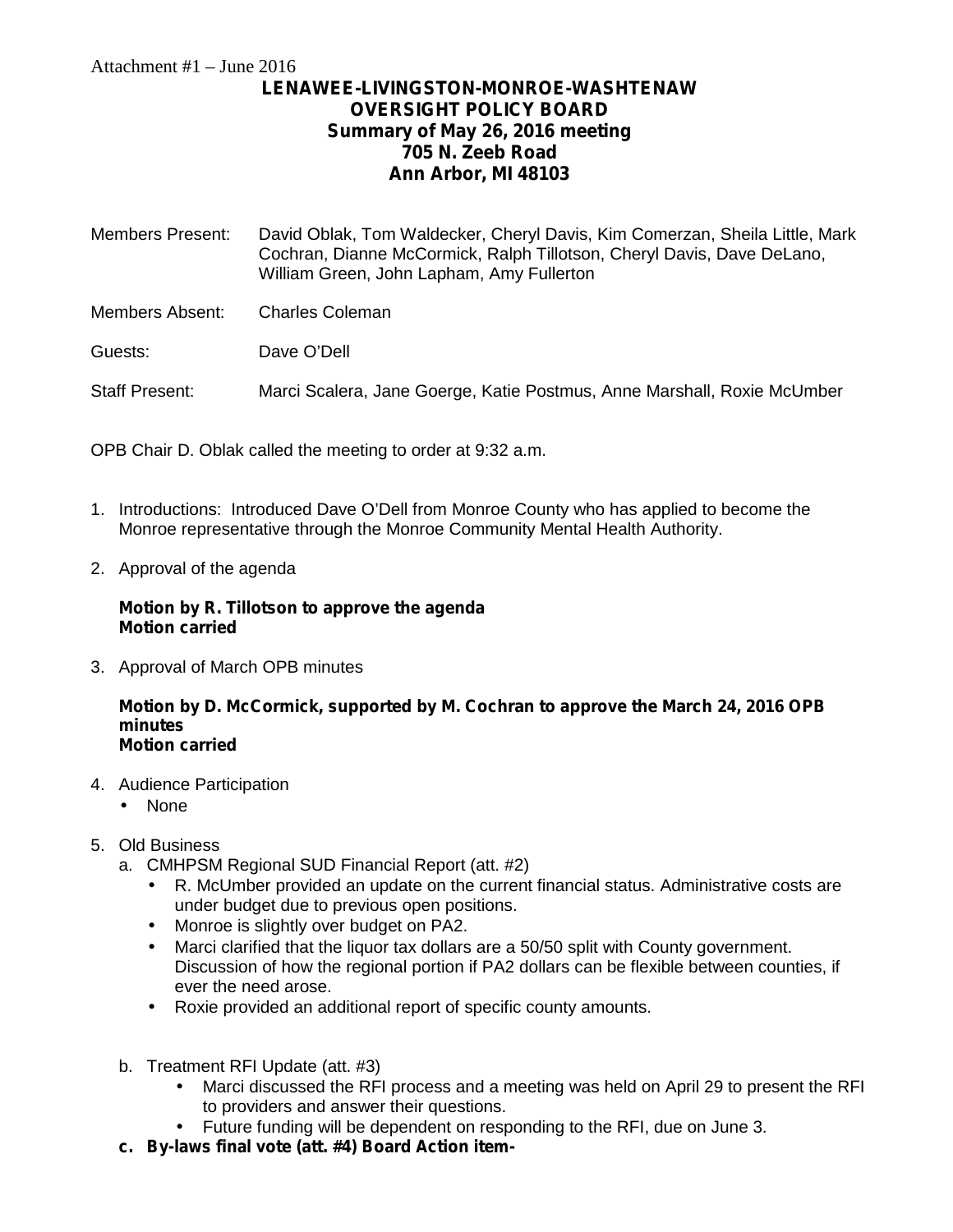# **Motion by T. Waldecker, supported by K. Comerzan to approve the by-laws Motion carried**

- 6. New Business
	- a. Funding Request- Livingston CMH Project Lazarus Coordinator (att #5)
		- Marci and Diane spoke about the request and the need for this position to coordinate Project Lazarus activities and functions in Livingston County in the amount of \$25,000.
		- **Motion by W. Green, supported by D. McCormick to approve funding.**
		- **Motion carried**
	- b. Home of New Vision Engagement Center Renovation Costs (att #6)
		- Marci discussed renovation costs for the Engagement Center and unexpected health and safety improvements mandated by the city needed requiring additional funding in the amount of \$22,316.
		- **Motion by W. Green, supported by A. Fullerton to approve funding.**
		- **Motion carried**
	- c. Prevention Mid-Year Progress (att #7)
		- Jane Goerge provided an update on the mid-year status of prevention programs. This included an overview of some of the monitoring methods and the associated results.
		- There are two new agencies, Catholic Charities in Monroe and Eastern Michigan University (Communities that Care model).
	- d. Vivitrol Information Marci presented a power point presentation with information regarding the use of Vivitrol, which is a medication for opiate and alcohol addictions/dependencies.
	- e. Halo Mid-Year Report (att. #8) Marci reported that approximately half of the budget has been used and A. Fullerton reported that many families in the community are attending support groups offered by this group.
- 7. Report from Regional Board Marci and Ralph reported on the most recent Regional Board meeting and noted that most of the focus was on the rates for Community Living Supports (CLS) services, which is primarily a service for mental health and persons with intellectual developmental disabilities.
- 8. SUD Director Updates Marci provided information regarding the recent Peer Conference that she attended at the State. She also reported an update regarding Naloxone which is now being carried by most Sheriff's officers as well as Police and Fire department personnel.

A Strategic Planning retreat was discussed and it was decided to combine the August and September meetings in order to hold a longer meeting on September 8th from 9 AM- 2 PM. Locations discussed were the Gladwin Center, Dawn Farm and the LRC.

There was also discussion of combining the June and July meetings.

9. Meeting adjournment

## **Motion by J. Lapham, supported by M. Cochran, to adjourn the meeting Motion carried**

Meeting adjourned 11:33 a.m.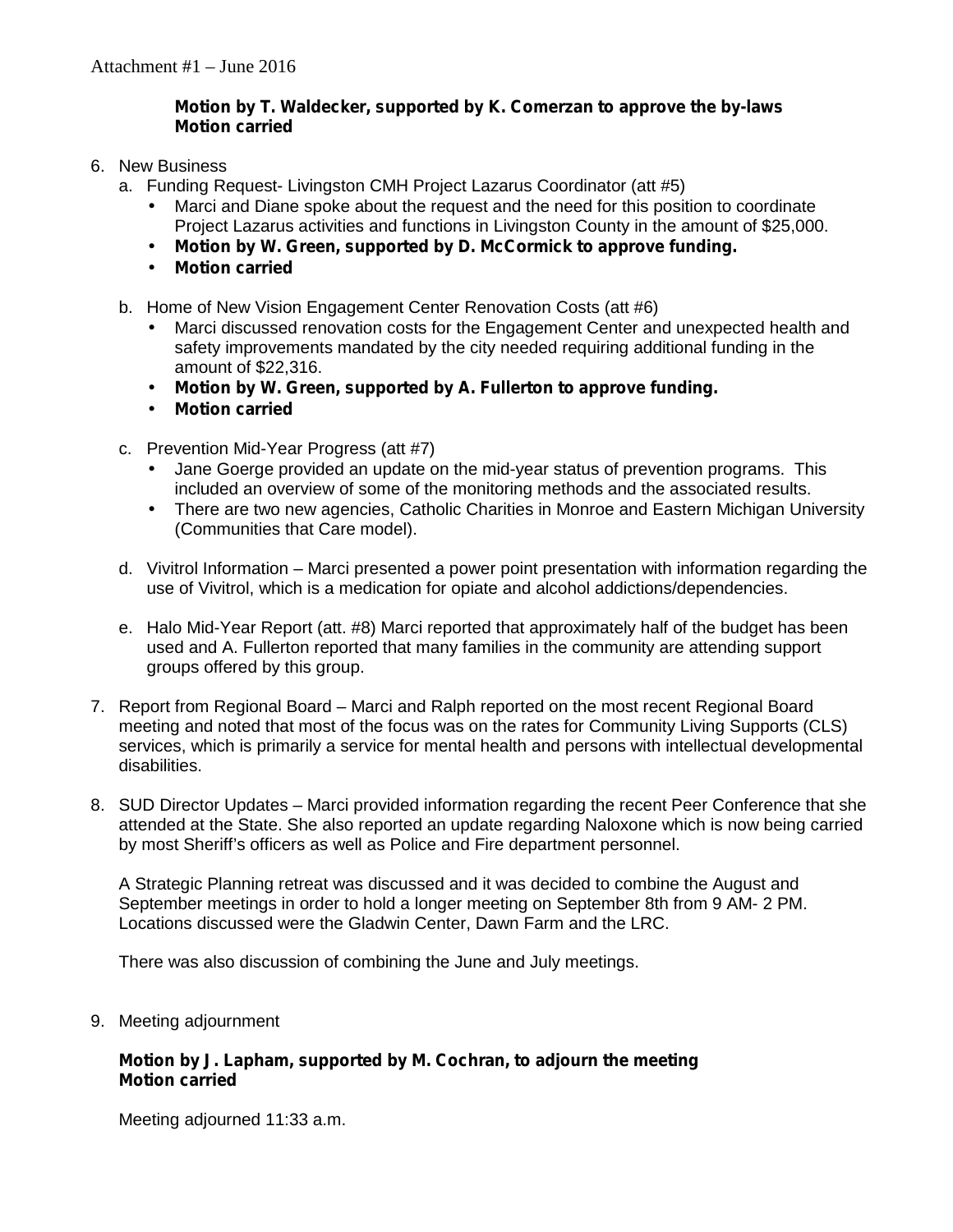# **Community Mental Health Partnership of Southeast Michigan Statement of Revenues and Expenditures For the Quarter Ending April 30, 2016**

|                                           | 1st Amend           | <b>YTD</b>      | <b>YTD</b>       | <b>YTD</b> Actual  |
|-------------------------------------------|---------------------|-----------------|------------------|--------------------|
|                                           | <b>Budget</b>       | Actual          | <b>Budget</b>    | $O/(U)$ Budget     |
| <b>Operating Revenue</b>                  |                     |                 |                  |                    |
| Medicaid Capitation                       | \$134,282,264       | \$78,874,214    | \$78,331,321     | \$542,893          |
| Medicaid Carryforward                     | 1,473,549           |                 | 859,570          | $(859, 570)$ a     |
| Healthy Michigan Plan                     | 12,188,927          | 6,912,352       | 7,110,207        | (197, 855)         |
| Healthy Michigan Carryforward             | 5,224,847           |                 | 3,047,827        | $(3,047,827)$ a    |
| Autism                                    | 1,661,715           | 124,355         | 969,334          | $(844, 978)$ b     |
| Medicaid Health Home-Washtenaw Or         | 419,801             | 453,276         | 244,884          | 208,392 c          |
| 10% Health Home Match Washtenaw           | 41,980              | 51,666          | 24,488           | 27,177             |
| <b>SUD Community Grant</b>                | 3,767,460           | 2,163,590       | 2,197,685        | (34,095)           |
| SUD PA2 - Cobo Tax Revenue                | 2,105,798           | 565,372         | 1,228,382        | $(663,010)$ d      |
| <b>Local Match</b>                        | 1,577,780           | 1,104,172       | 920,372          | 183,800            |
| Other Revenue                             | 217,567             | 28,779          | 126,914          | (98, 135)          |
| <b>Total Revenue</b>                      | \$162,961,688       | \$90,277,776    | \$95,060,985     | \$(4,783,209)      |
|                                           |                     |                 |                  |                    |
| <b>Funding For CMHSP Partners</b>         |                     |                 |                  |                    |
| Lenawee CMHSP                             | 16,987,987          | 9,816,767       | 9,909,659        | (92, 892)          |
| Livingston CMHSP                          | 23,466,599          | 13,385,331      | 13,688,849       | (303,518)          |
| Monroe CMHSP                              | 25,356,719          | 14,680,992      | 14,791,419       | (110, 428)         |
| <b>Washtenaw CMHSP</b>                    | 64,704,549          | 37,818,458      | 37,744,320       | 74,138             |
| Total Funding For CMHSP Partners \$       | 130,515,854         | \$75,701,548    | \$76,134,248     | \$(432,700)        |
| <b>Funding For SUD Services</b>           |                     |                 |                  |                    |
| Lenawee County                            | 1,278,823           | 550,485         | 745,980          | $(195, 495)$ d     |
| <b>Livingston County</b>                  | 1,614,420           | 684,094         | 941,745          | $(257, 651)$ d     |
| Monroe County                             | 1,506,177           | 729,827         | 878,603          | $(148,777)$ d      |
| <b>Washtenaw County</b>                   | 4,026,893           | 2,364,835       | 2,349,021        | 15,814             |
| <b>Total Funding For SUD Services</b>     | \$<br>8,426,313     | \$<br>4,329,240 | \$4,915,349      | \$(586,109)        |
| <b>Other Contractual Obligations</b>      |                     |                 |                  |                    |
| Hospital Rate Adjuster                    | 2,122,900           | 1,262,458       | 1,238,358        | 24,099             |
| USE and HICA Tax                          | 9,967,501           | 5,823,568       | 5,814,376        | 9,193              |
| <b>Local Match</b>                        | 1,577,780           | 1,104,172       | 920,372          | 183,800            |
| 10% Health Home Match Washtenaw           | 41,980              | 104,988         | 24,488           | 80,499             |
| <b>Total Other Costs</b>                  | \$13,710,161        | \$8,295,186     | \$7,997,594      | \$297,592          |
|                                           |                     |                 |                  |                    |
| <b>CMHPSM Administrative Costs</b>        |                     |                 |                  |                    |
| Salary & Fringe                           | 1,768,037           | 882,677         | 1,031,355        | $(148, 678)$ e     |
| <b>Administrative Contracts</b>           | 1,031,952<br>12,980 | 651,148         | 601,972<br>7,572 | 49,176<br>(4, 835) |
| <b>Board Expense</b><br>All Other Costs   | 168,136             | 2,737           | 98,079           |                    |
|                                           |                     | 64,956          |                  | (33, 123)          |
| <b>Total Administrative Expense</b>       | \$2,981,105         | \$1,601,518     | \$1,738,978      | \$(137,460)        |
| <b>Risk Reserve Provision</b>             | \$2,581,623         |                 | 1,505,947        | (1,505,947)        |
| <b>Carry Forward</b>                      | \$4,746,632         |                 | 2,768,869        | (2,768,869)        |
| <b>Total Expense</b>                      | \$162,961,688       | \$89,927,491    | \$95,060,985     | \$(5,133,493)      |
| <b>Revenues over (under) Expenditures</b> | \$0                 | \$350,284       | \$0              |                    |
|                                           |                     |                 |                  |                    |

a - Timing difference, recognization will occur at year end corresponding to expenditures.

b - Timing difference, Autism benefit receipts delayed.

c - Correlates with Home Health expenditures, budget to be amended.

d - New program implementation delay.

e - Funding of partners is on a cash basis, these amount do not reflect the partners projected use of fund sources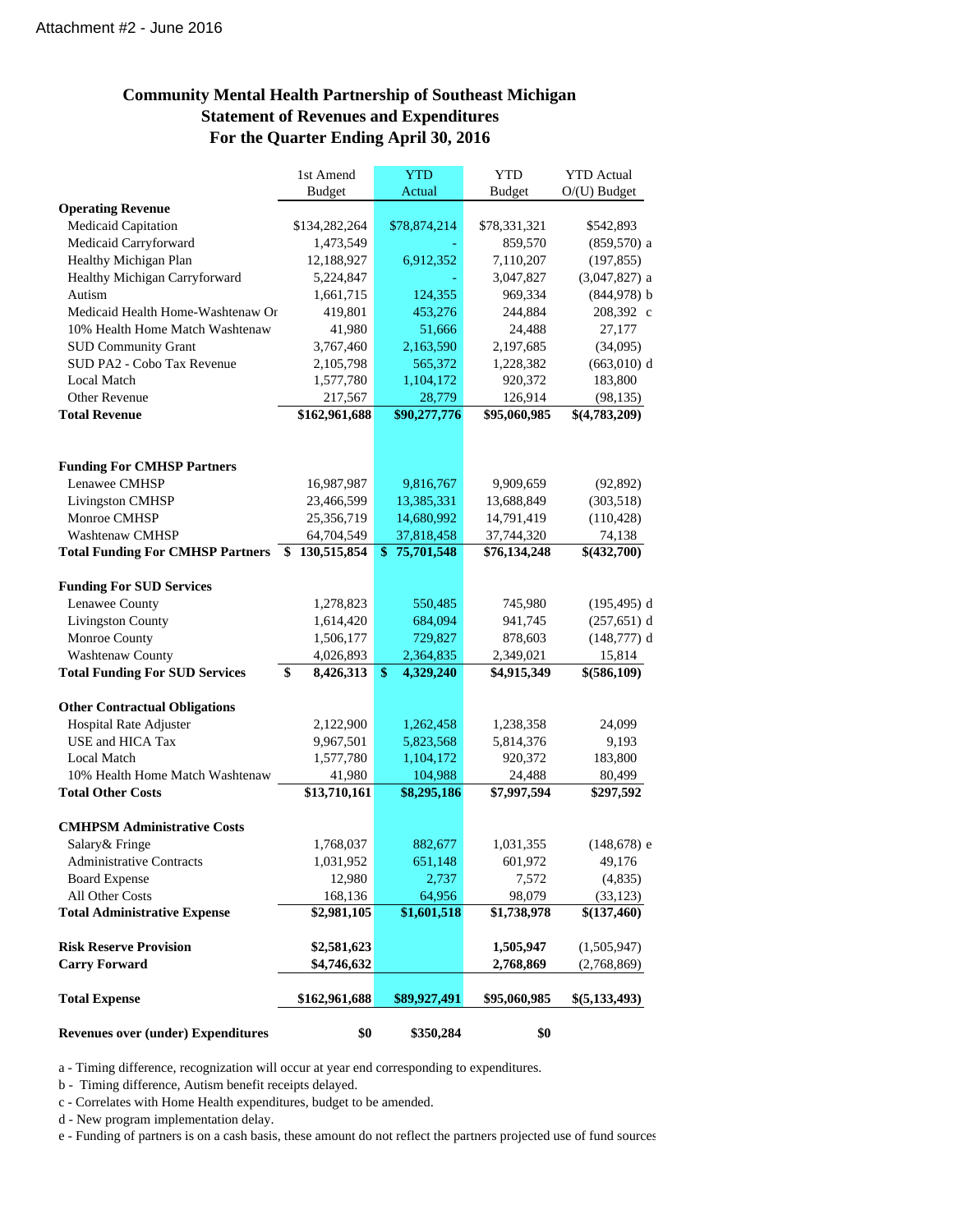### Community Mental Health Partnership Of Southeast Michigan SUD SUMMARY OF REVENUE AND EXPENSE BY FUND April 2016 FYTD

| <b>Summary Of Revenue &amp; Expense</b> |                         |           |                          |       |                         |           |                          |           |                           |         |                                  |                      |                          |           |
|-----------------------------------------|-------------------------|-----------|--------------------------|-------|-------------------------|-----------|--------------------------|-----------|---------------------------|---------|----------------------------------|----------------------|--------------------------|-----------|
|                                         |                         |           | <b>Funding Source</b>    |       |                         |           |                          |           |                           |         |                                  | <b>Total Funding</b> |                          |           |
| <b>Revenues</b>                         | Medicaid                |           | <b>MIChild</b>           |       | <b>Healthy Michigan</b> |           | SUD - Block Grant        |           | SUD-COBO/PA2              |         | Other                            |                      | Sources                  |           |
|                                         |                         |           |                          |       |                         |           |                          |           |                           |         |                                  |                      |                          |           |
| Funding From MDCH                       | \$                      | 949,794   | S                        | 3,046 | \$                      | 1,806,756 | S.                       | 2,154,866 |                           |         | \$                               |                      | S                        | 4,914,462 |
| PA2/COBO Tax Funding                    | \$                      |           | \$                       |       | \$                      |           | \$                       |           | \$                        | 565,372 | \$<br>$\star$                    |                      | \$.                      | 565,372   |
| Other                                   | \$                      |           | \$                       |       | \$                      |           |                          |           | \$                        |         | \$                               | 1,176                | \$                       | 1,176     |
| <b>Total Revenues</b>                   | s)                      | 949,794   | \$                       | 3,046 | \$                      | 1,806,756 | \$                       | 2,154,866 | $\overline{\mathbf{3}}$   | 565,372 | $\overline{\boldsymbol{\theta}}$ | 1,176                | $\overline{\mathcal{S}}$ | 5,481,010 |
| <b>Expenses</b>                         |                         |           |                          |       |                         |           |                          |           |                           |         |                                  |                      |                          |           |
| <b>Funding for County SUD Programs</b>  |                         |           |                          |       |                         |           |                          |           |                           |         |                                  |                      |                          |           |
| Lenawee                                 | \$                      | 132,488   | \$                       |       | S                       | 223,297   | \$                       | 275,330   | \$                        | 29,497  | \$                               |                      | \$                       | 660,612   |
| Livingston                              | \$                      | 126,050   | \$                       |       | \$                      | 179,147   | \$                       | 368,929   | \$                        | 9,969   | \$                               |                      | \$                       | 684,094   |
| Monroe                                  | \$                      | 98,021    | \$                       | 360   | \$                      | 250,471   | \$                       | 237,560   | \$                        | 143,416 | \$                               |                      | \$                       | 729,827   |
| Washtenaw                               | \$                      | 431,396   | \$                       |       | \$                      | 932,502   | \$                       | 729,066   | \$                        | 271,761 | \$                               |                      | \$                       | 2,364,725 |
| <b>Total SUD Expenses</b>               | \$                      | 787,954   | $\overline{\mathcal{F}}$ | 360   | \$                      | 1,585,417 | $\sqrt[6]{2}$            | 1,610,884 | $\boldsymbol{\mathsf{S}}$ | 454,643 | $\overline{\mathcal{L}}$         |                      | \$                       | 4,439,258 |
| <b>Other Operating Costs</b>            |                         |           |                          |       |                         |           |                          |           |                           |         |                                  |                      |                          |           |
| SUD Use Tax                             | \$                      | 56,798    | \$                       | 182   | \$                      | 108,044   | \$                       |           | \$                        |         | \$                               |                      | \$                       | 165,024   |
| SUD HICA Claims Tax                     | \$                      | 7,123     | \$                       | 23    | \$                      | 13,551    | \$                       |           | \$                        |         | \$                               |                      | \$                       | 20,697    |
| <b>Total Operating Costs</b>            | $\overline{\mathbf{s}}$ | 63,921    | $\overline{\mathcal{S}}$ | 205   | $\overline{\mathbb{S}}$ | 121,595   | $\overline{\mathcal{S}}$ |           | $\overline{\mathbb{S}}$   |         | $\overline{\mathbb{S}}$          |                      | \$                       | 185,721   |
| Administrative Cost Allocation          | \$                      | 54,110    | \$                       | 27    | \$                      | 108,905   | -\$                      | 155,837   | \$                        |         | \$                               |                      | -S                       | 318,879   |
| <b>Total Expenses</b>                   | \$                      | 905,986   | \$                       | 592   | \$                      | 1,815,916 | \$                       | 1,766,721 | \$                        | 454,643 | \$                               |                      | \$                       | 4,943,858 |
|                                         |                         |           |                          |       |                         |           |                          |           |                           |         |                                  |                      |                          |           |
| Revenues Over/(Under) Expenses          | \$                      | 43,809    | \$                       | 2,454 | \$                      | (9, 160)  | \$                       | 388,145   | \$                        | 110,729 | \$                               | 1,176                | \$                       | 537,152   |
| <b>Unallocated PA2</b>                  |                         |           |                          |       |                         |           |                          |           |                           |         |                                  |                      |                          |           |
| Lenawee                                 | \$                      | 1,017,138 |                          |       |                         |           |                          |           |                           |         |                                  |                      |                          |           |
| Livingston                              | \$                      | 2,393,356 |                          |       |                         |           |                          |           |                           |         |                                  |                      |                          |           |
| Monroe                                  |                         | 243,366   |                          |       |                         |           |                          |           |                           |         |                                  |                      |                          |           |
| Washtenaw                               |                         | 2,542,374 |                          |       |                         |           |                          |           |                           |         |                                  |                      |                          |           |
| Total                                   | \$                      | 6,196,234 |                          |       |                         |           |                          |           |                           |         |                                  |                      |                          |           |
|                                         |                         |           |                          |       |                         |           |                          |           |                           |         |                                  |                      |                          |           |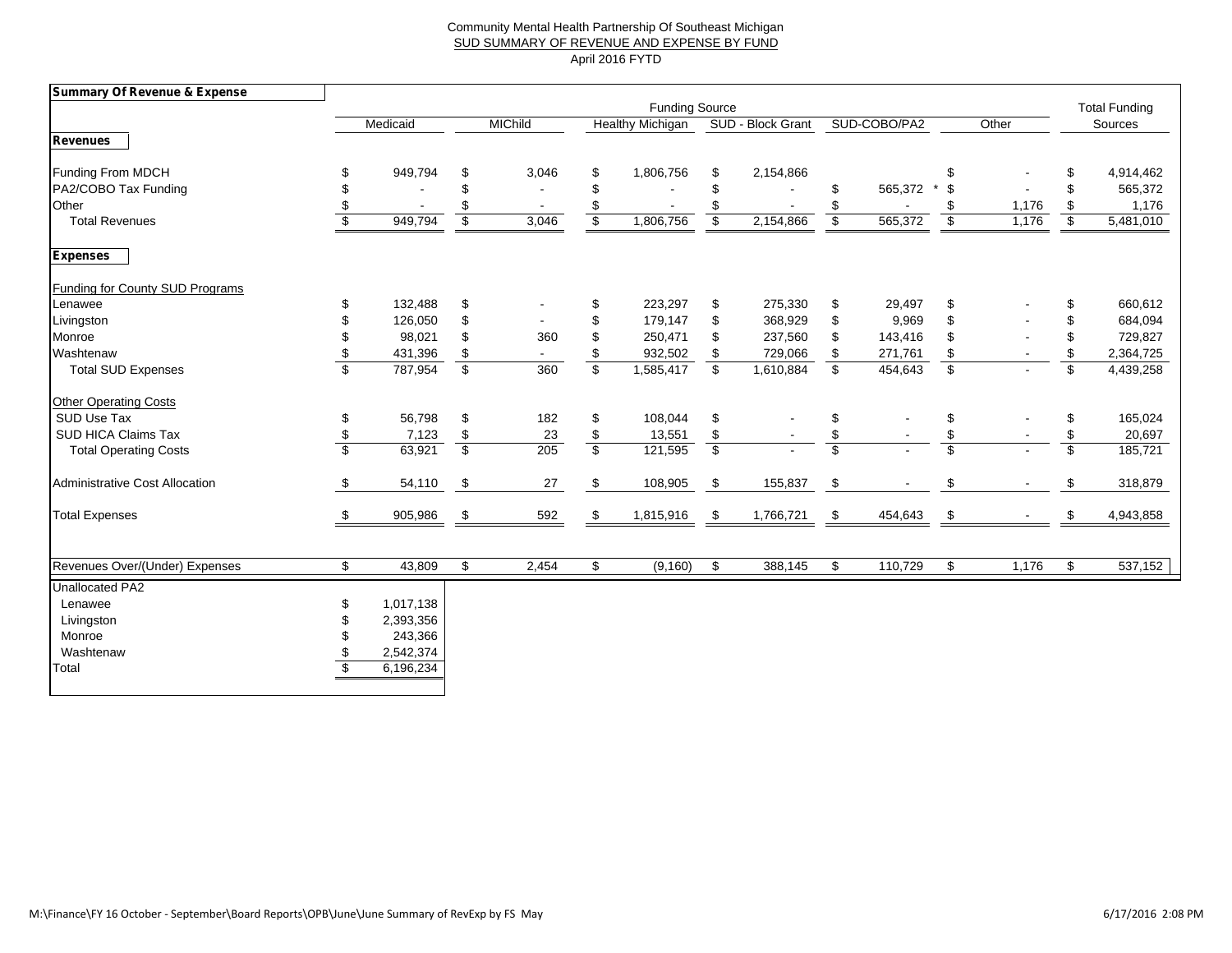f - Administration continues under budget due to vacant positions throughout the year.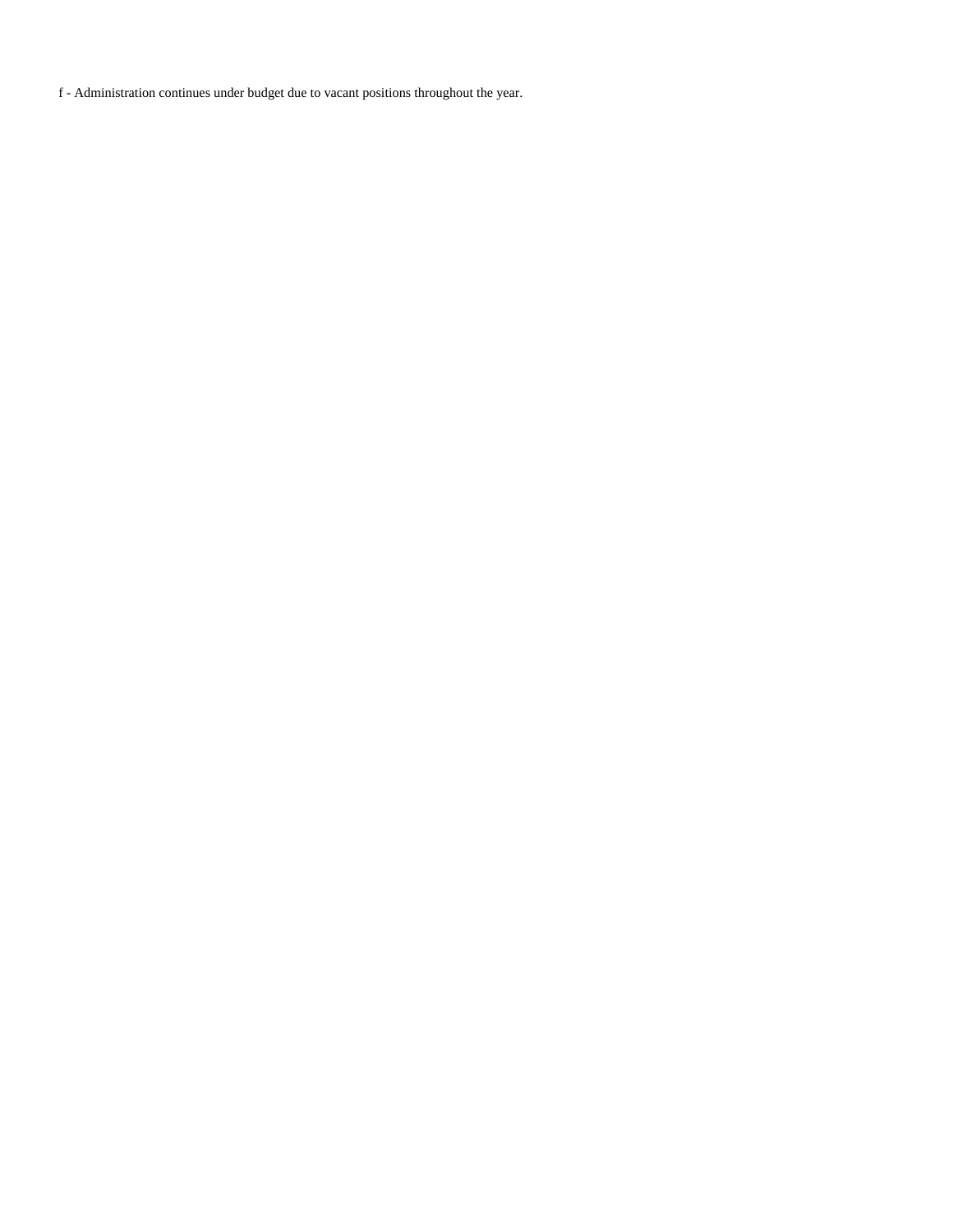| <b>PROVIDER</b>                                                         | <b>COUNTY</b>      | <b>CITY</b>                         | <b>CORE</b><br><b>PROVIDER</b> | NEW?                    | <b>MDOC?</b>            | <b>RECOVERY</b><br><b>FOCUSED</b>  | <b>POP SERVED</b>                          | <b>SERVICES</b>  | <b>WOMENS</b><br><b>SPECIALTY</b> |
|-------------------------------------------------------------------------|--------------------|-------------------------------------|--------------------------------|-------------------------|-------------------------|------------------------------------|--------------------------------------------|------------------|-----------------------------------|
| <b>AATS</b><br><b>BREAKING THE CHAIN</b>                                | <b>WASH</b><br>LIV | <b>ANN ARBOR</b><br><b>BRIGHTON</b> | <b>NO</b><br><b>NO</b>         | <b>NO</b><br><b>YES</b> | <b>NO</b><br><b>YES</b> |                                    | OPIATE ADULTS MAT-ORT<br><b>DOC ADULTS</b> | <b>ST-LT RES</b> | <b>NO</b><br><b>NO</b>            |
| <b>BRIGHTON Center</b><br>Catholic Charities of<br>Jackson, Lenawee and | LIV                | <b>BRIGHTON</b>                     | <b>NO</b>                      | <b>NO</b>               | <b>NO</b>               |                                    | OPIATE ADULTS MAT-ORT                      |                  | <b>NO</b>                         |
| Hillsdale<br><b>Catholic Charities of SE</b>                            | LEN                | ADRIAN                              | <b>NO</b>                      | <b>NO</b>               |                         |                                    | KIDS & ADULTS MULTIPLE                     |                  | <b>NO</b>                         |
| Michigan                                                                | <b>MON</b>         | <b>MONROE</b>                       | <b>NO</b>                      | <b>NO</b>               | <b>NO</b>               |                                    | KIDS & ADULTS MULTIPLE                     |                  | <b>YES</b>                        |
| <b>COMMUNITY PROGRAMS -</b><br><b>MERIDIAN HEALTH</b>                   | <b>MON</b>         | <b>MONROE</b>                       | NO                             | YES                     | <b>YES</b>              |                                    | DOC ADULTS                                 | <b>OP</b>        | NO.                               |
| <b>CRC HEALTH</b>                                                       | <b>WASH</b>        | ANN ARBOR                           | <b>NO</b>                      | NO                      | <b>NO</b>               |                                    | <b>OPIATE ADULTS MAT-ORT</b>               |                  | NO.                               |
| DAWN INC                                                                | <b>WASH</b>        | <b>ANN ARBOR</b>                    | YES                            | <b>NO</b>               | <b>NO</b>               | <b>CLEARLY</b>                     | KIDS & ADULTS                              | MULTIPLE         | <b>NO</b>                         |
| <b>HALO LENAWEE</b>                                                     | LEN                | <b>ADRIAN</b>                       | <b>NO</b>                      | <b>NO</b>               | <b>NO</b>               | <b>STATED</b><br>CLEARLY           | <b>COMMUNITY</b>                           | <b>EARLY INT</b> | <b>NO</b>                         |
| <b>HEGIRA - OAKDALE</b>                                                 |                    | <b>CANTON</b>                       | <b>NO</b>                      | <b>NO</b>               | NO                      | <b>STATED</b>                      | <b>ADULTS</b>                              | <b>ST-LT RES</b> | <b>NO</b>                         |
| <b>HOLY CROSS (KAIROS)</b>                                              |                    | <b>BRIDGEPORT</b>                   | <b>NO</b>                      | <b>NO</b>               | <b>NO</b>               | <b>CLEARLY</b>                     | KIDS & WOMEN ST-LT RES                     |                  | <b>YES</b>                        |
| HOME OF NEW VISION                                                      | <b>WASH</b>        | <b>ANN ARBOR</b>                    | YES                            | <b>NO</b>               | <b>NO</b>               | <b>STATED</b>                      | KIDS & ADULTS MULTIPLE                     |                  | <b>YES</b>                        |
| <b>KEY CENTERS</b>                                                      | LIV                | <b>BRIGHTON</b>                     | <b>NO</b>                      | <b>NO</b>               | <b>NO</b>               | <b>CLEARLY</b>                     | KIDS & ADULTS                              | MULTIPLE         | NO.                               |
| LENAWEE CMH<br>LIVINGSTON CATHOLIC                                      | LEN                | ADRIAN                              | YES                            | <b>NO</b>               | NO                      | <b>STATED</b><br><b>CLEARLY</b>    | KIDS & ADULTS                              | MULTIPLE         | NO.                               |
| <b>CHARITIES</b>                                                        | LIV                | <b>HOWELL</b>                       | <b>NO</b>                      | <b>NO</b>               | <b>YES</b>              | <b>STATED</b>                      | KIDS & ADULTS                              | MULTIPLE         | NO.                               |
| <b>LIVINGSTON CMH</b>                                                   | LIV                | <b>HOWELL</b>                       | <b>YES</b>                     | <b>NO</b>               | <b>NO</b>               | SOME                               | KIDS & ADULTS                              | MULTIPLE         | <b>YES</b>                        |
| MCCULLOUGH VARGAS                                                       | LEN                | <b>ADRIAN</b>                       | <b>NO</b>                      | NO                      |                         | <b>REFERENCE</b><br><b>CLEARLY</b> | KIDS & ADULTS                              | MULTIPLE         | <b>YES</b>                        |
| <b>MI UNIFIED</b>                                                       | WASH               | <b>ANN ARBOR</b>                    | NO                             | <b>NO</b>               | <b>NO</b>               | <b>STATED</b>                      | <b>ADULTS</b>                              | <b>EARLY INT</b> | NO.                               |